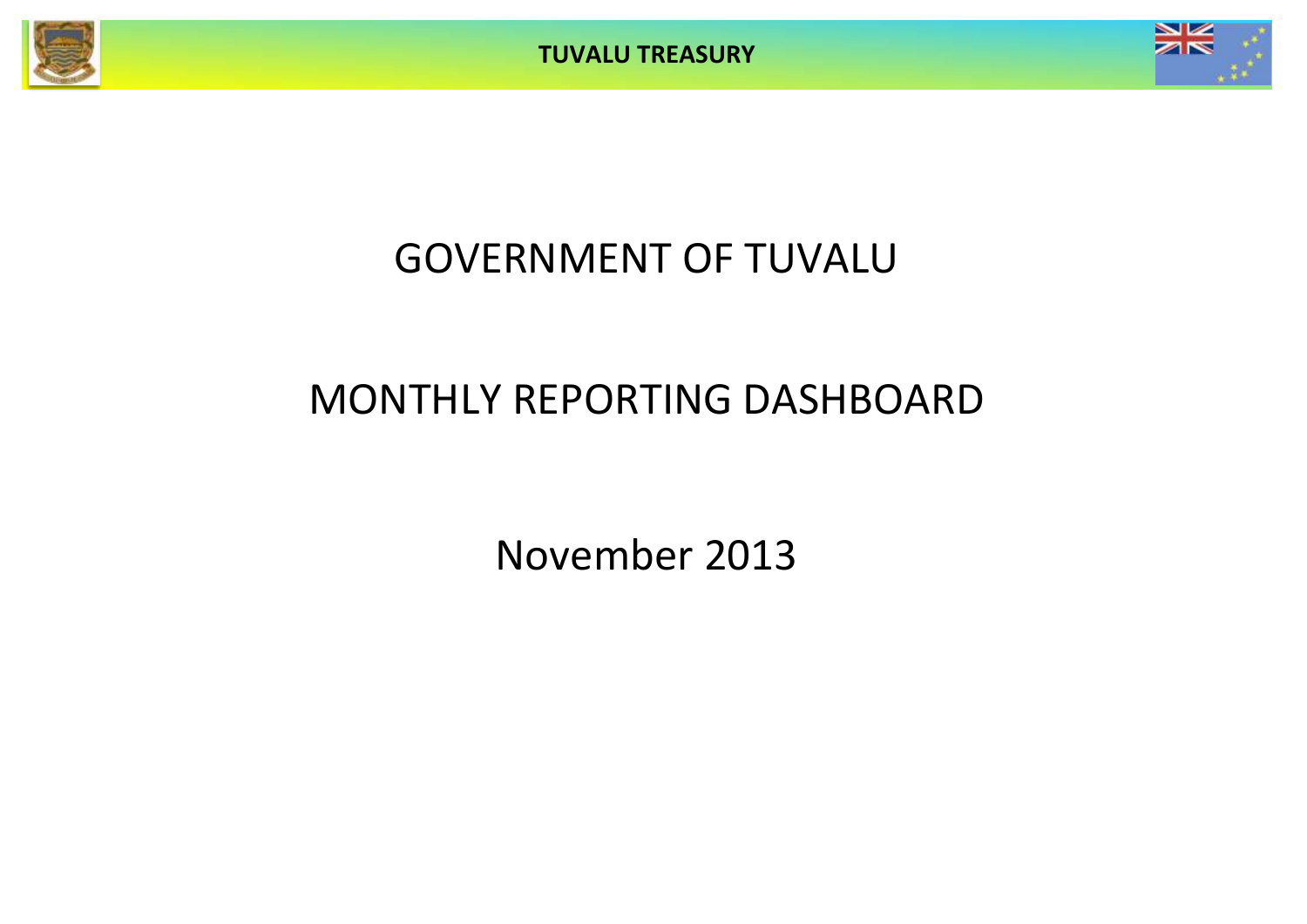#### **MONTHLY STATEMENT OF RECEIPTS AND PAYENTS BY NATURE OF EXPENSE**

**FOR THE PERIOD ENDED 30/11/2013**

| 9H :::L : LINOD LINDLD 90/11/L013                                            | Year to Date     | Year to Date  | Year to Date  | January           | February         | March            | April          | May                | June                 | July               | August         | September            | October          | November             | December          | <b>Forecast</b>    | 2013                   | Variance          |
|------------------------------------------------------------------------------|------------------|---------------|---------------|-------------------|------------------|------------------|----------------|--------------------|----------------------|--------------------|----------------|----------------------|------------------|----------------------|-------------------|--------------------|------------------------|-------------------|
|                                                                              | Actual           | Budget        | Variance      | Actual            | Actual           | Actual           | Actual         | Actual             | Actual               | Actual             | Actual         | Actual               | Actual           | Actual               | Forecast          | <b>Full Year</b>   | <b>Budget</b>          | Forecast &        |
| <b>RECEIPTS</b>                                                              |                  |               |               |                   |                  |                  |                |                    |                      |                    |                |                      |                  |                      |                   |                    |                        | <b>Budget</b>     |
| <b>Taxation</b>                                                              |                  |               |               |                   |                  |                  |                |                    |                      |                    |                |                      |                  |                      |                   |                    |                        |                   |
| Income Tax                                                                   | 1,214,662        | 1,375,000     | (160, 338)    | 229,427           | 88,664           | 59,875           | 97,934         | 94,784             | 104,297              | 141,185            | 96,216         | 103,970              | 102,051          | 96,260               | 125,000           | 1,339,662          | 1,500,000              | $-160,338$        |
| Company Tax                                                                  | 1,894,394        | 1,900,000     | (5,606)       | $\Omega$          | $\Omega$         | 631,654          | $\Omega$       | $\Omega$           | 335                  | 1,820              | $\Omega$       | 100,000              | 1,160,586        |                      |                   | 1,894,394          | 1.900.000              | $-5,606$          |
| <b>Tuvalu Consumption Tax</b>                                                | 846,499          | 1,100,000     | (253, 501)    | 29,578            | 33,037           | 71,804           | 105,357        | 80,956             | 70,330               | 166,017            | 54,773         | 122,264              | 46,173           | 66,209               | 100,000           | 946,499            | 1,200,000              | $-253,501$        |
| <b>Import Duty</b>                                                           | 985,079          | 1,283,333     | (298, 254)    | 48,955            | 47,666           | 83,960           | 98,733         | 91,860             | 87,781               | 171,243            | 79,798         | 139,769              | 47,436           | 87,879               | 116,667           | 1,101,746          | 1,400,000              | $-298,254$        |
| Import Levy & Excise                                                         | 510,508          | 568,333       | (57, 826)     | 50,149            | 11,272           | 32,170           | 64,274         | 48,244             | 44,796               | 49,555             | 60,813         | 56,552               | 52,746           | 39,938               | 51,667            | 562,174            | 620,000                | $-57,826$         |
| Other Taxes                                                                  | 135,370          | 161,773       | (26.404)      | 12,650            | 8,500            | 11,652           | 10,774         | 8.980              | 6,620                | 34,778             | 11,612         | 8,424                | 8,840            | 12,540               | 14,707            | 150,07             | 176,480                | $-26.404$         |
|                                                                              | 5,586,512        | 6,388,440     | (801, 928)    | 370,758           | 189,138          | 891,116          | 377,072        | 324,824            | 314,159              | 564,597            | 303,211        | 530,980              | 1,417,832        | 302,826              | 408,040           | 5,994,552          | 6,796,480              | (801, 928)        |
| <b>Interest, Dividends and Rent</b>                                          |                  |               |               |                   |                  |                  |                |                    |                      |                    |                |                      |                  |                      |                   |                    |                        |                   |
| <b>Interest and Dividends</b>                                                | 228,654          | 1,252,000     | (1,023,346)   | $\mathbf{0}$      | $\overline{0}$   | 54,837           | 128,676        | $\mathbf{0}$       | 12,035               | 9,543              |                | 6,882                | 7,802            | 8,879                | 60,000            | 288,654            | 1,312,000              | $-1,023,346$      |
| Lease, rent and hire                                                         | 217.356          | 321.524       | (104.168)     | 38.136            | 5,281            | 6,833            | 18,761         | 29.483             | 18,479               | 28,188             | 25,661         | 20,169               | 16,237           | 10,126               | 29.229            | 246,58             | 350.753                | $-104.16$         |
|                                                                              | 446,010          | 1,573,524     | (1, 127, 513) | 38,136            | 5,281            | 61,670           | 147,437        | 29,483             | 30,514               | 37,732             | 25,661         | 27,052               | 24,039           | 19,005               | 89,229            | 535,240            | 1,662,753              | (1, 127, 513)     |
| <b>Other Government Charges</b>                                              |                  |               |               |                   |                  |                  |                |                    |                      |                    |                |                      |                  |                      |                   |                    |                        |                   |
| <b>Fisheries Licenses</b>                                                    | 8,019,744        | 5,045,833     | 2,973,910     | 760,872           | 2,766,616        | 1,373,517        | 108,641        | 57,898             | 332,091              | 1,018,054          | 47,818         | 646,281              | 272,142          | 635,814              | 2,004,167         | 10,023,911         | 7,050,000              | 2,973,910         |
| <b>Vessel Registrations</b>                                                  | 639,338          | 850,000       | (210, 662)    | 79,900            | $\Omega$         | $\mathbf{0}$     | 102,507        | $\Omega$           | $\Omega$             | 245,086            | $\Omega$       | $\Omega$             | 211,844          |                      |                   | 639,338            | 850,000                | $-210,662$        |
| Marine Services (Nivaga II & Manu Folau)                                     | 433,160          | 499,583       | (66, 423)     | 65,958            | 55,177           | 43,173           | 35,804         | 38,483             | 15,854               | 39,156             | 44,510         | 11,626               | 34,057           | 49,363               | 45,417            | 478,577            | 545,000                | $-66,423$         |
| Stevedoring and Wharfage                                                     | 156,387          | 310,750       | (154, 363)    | 29,367            | 5,828            | 21,058           | 12,406         | 18,356             | 10,660               | 7,902              | 19,078         | 9,572                | 15,748           | 6,411                | 28,250            | 184,637            | 339,000                | $-154,363$        |
| .TV                                                                          | 4,355,012        | 4,050,000     | 305,012       | 1,019,878         | $\Omega$         | $\Omega$         | 1,030,003      | $\Omega$           | $\Omega$             | 1,169,384          | $\Omega$       | $\Omega$             | 1.135.748        |                      |                   | 4,355,012          | 4,050,000              | 305,012           |
| Provision of Goods and Services                                              | 374,653          | 731,900       | (357, 248)    | 19,238            | 21,750           | 33,023           | 27,770         | 99,742             | 18,390               | 31,429             | 52,166         | 19,220               | 22,696           | 29,228               | 66,536            | 441,189            | 798,437                | $-357,248$        |
| Other Charges                                                                | 325,460          | 334,855       | (9, 395)      | 93,910            | 7,662            | 18,606           | 53,703         | 13,144             | 29,072               | 18,582             | (78, 172)      | 103,888              | 17,949           | 47,116               | 30,441            | 355,90             | 365,296                | $-9.39$           |
|                                                                              | 14,303,752       | 11,822,922    | 2,480,830     | 2,069,124         | 2.857.032        | 1,489,378        | 1.370.834      | 227,623            | 406,068              | 2.529.592          | 85,399         | 790,587              | 1,710,183        | 767,932              | 2,174,811         | 16,478,564         | 13,997,733             | 2,480,830         |
| <b>External Assistance and Grants</b>                                        |                  |               |               |                   |                  |                  |                |                    |                      |                    |                |                      |                  |                      |                   |                    |                        |                   |
| <b>ROC</b>                                                                   | 5.355.306        | 4.665.000     | 690.306       | $\Omega$          | 190.483          | 2.421.883        | $\Omega$       | $\Omega$           | $\Omega$             | $\Omega$           | 2.742.940      | $\Omega$             | $\Omega$         |                      | 15,000            | 5,370,306          | 4,680,000              | 690,306           |
|                                                                              |                  | $\Omega$      | 500,000       | $\Omega$          | $\Omega$         | $\Omega$         | $\Omega$       | $\Omega$           | $\Omega$             | 500,000            |                | ŋ                    | $\Omega$         |                      |                   | 500,000            | $\Omega$               | 500,000           |
| AusAID (CIF)                                                                 | 500,000          | $\Omega$      |               | $\Omega$          | $\Omega$         |                  | ŋ              | ŋ                  | $\Omega$             |                    |                | ŋ                    | $\Omega$         |                      |                   |                    | $\Omega$               |                   |
| New Zealand (CIF)                                                            | 351,095          |               | 351,095       |                   |                  | $\overline{0}$   |                |                    |                      | 342,056            | 9,040          |                      |                  |                      |                   | 351,095            |                        | 351,095           |
| World Bank, IMF, ADB                                                         | 2,163,645        | 9,167         | 2,154,478     | $\mathbf{0}$      | $\overline{0}$   | $\Omega$         | 2,163,645      | o                  | $\Omega$             | $\mathbf{0}$       | $\Omega$       |                      | $\Omega$         |                      | 833               | 2,164,478          | 10,000                 | 2,154,478         |
| PDF                                                                          | $\Omega$         | 143,000       | (143,000)     | $\Omega$          | $\Omega$         | $\Omega$         | $\Omega$       | $\Omega$           | $\Omega$             | $\Omega$           |                | $\Omega$             |                  |                      | 13,000            | 13,000             | 156,000                | $-143,00$         |
| Other Donors                                                                 | 1,367,790        | $\Omega$      | 1,367,790     | 6,454             | 6.454            | $\Omega$         | 6.454          | 6,039              | 120                  | $\Omega$           |                | 61,023               | 1,227,436        | 53,810               |                   | 1,367,790          | $\Omega$               | 1,367,790         |
|                                                                              | 9,737,836        | 4,817,167     | 4,920,669     | 6,454             | 196,937          | 2,421,883        | 2,170,099      | 6,039              | 120                  | 842,056            | 2,751,980      | 61,023               | 1,227,436        | 53,810               | 28,833            | 9,766,669          | 4,846,000              | 4,920,669         |
| Drawdown from TTF                                                            | $\Omega$         | $\Omega$      | $\Omega$      | $\Omega$          | $\Omega$         | $\Omega$         | $\Omega$       | $\Omega$           | $\Omega$             | $\Omega$           | $\Omega$       | $\Omega$             | $\Omega$         |                      |                   |                    | C                      |                   |
| <b>Total Receipts</b>                                                        | 30,074,111       | 24,602,052    | 5,472,059     | 2,484,471         | 3,248,389        | 4,864,047        | 4,065,442      | 587,968            | 750,860              | 3,973,977          | 3,166,251      | 1,409,642            | 4,379,490        | 1,143,573            | 2,700,914         | 32,775,025         | 27,302,966             | 5,472,059         |
| <b>PAYMENTS</b>                                                              |                  |               |               |                   |                  |                  |                |                    |                      |                    |                |                      |                  |                      |                   |                    |                        |                   |
| <b>Operations</b>                                                            |                  |               |               |                   |                  |                  |                |                    |                      |                    |                |                      |                  |                      |                   |                    |                        |                   |
| Wages, Salaries, and Employee Benefits                                       | 10.155.311       | 10.962.676    | 807.366       | 1.830.046         | 400.156          | 442.780          | 897.343        | 823.867            | 918.903              | 1.309.850          | 840.747        | 884.541              | 892,593          | 914.485              | 1.323.402         | 11,478,713         | 12,286,079             | 807,366           |
| Contributions to Tuvalu National Provident F                                 | 873,781          | 994,974       | 121,194       | 159,606           | 36,280           | 37,241           | 74,659         | 71,828             | 76,458               | 114,280            | 73,218         | 76,418               | 77,758           | 76,036               | 90,452            | 964,233            | 1,085,427              | 121,194           |
| Travel                                                                       | 1,231,291        | 1,115,419     | (115.871)     | 75,300            | 125,832          | 100.930          | 148,428        | 96.226             | 75,498               | 92.537             | 71.114         | 156,212              | 175,454          | 113.759              | 101.402           | 1,332,693          | 1,216,821              | $-115,87$         |
| Telephone and Internet                                                       | 99,547           | 121,575       | 22,028        | 14,260            | 6,096            | 5,390            | 13,201         | 5,290              | 7,050                | 9,579              | 8,535          | 5,135                | 14,536           | 10,476               | 11,052            | 110,599            | 132,627                | 22,028            |
| Maintenance                                                                  | 1,184,079        | 1.164.401     | (19.678)      | (35,901)          | 35,839           | 72.795           | 242.838        | 144.266            | 198.190              | 135.971            | 87.626         | 134.489              | 66.040           | 101,927              | 105.855           | 1,289,934          | 1.270.256              | $-19.678$         |
| Advertising and Provisions                                                   | 749,675          | 754,032       | 4,357         | 2,386             | 53,990           | 44,750           | 65,236         | 139,166            | 57,315               | 114,156            | 21,421         | 74,090               | 120,924          | 56,241               | 68,548            | 818,223            | 822,580                | 4,357             |
| Fuel and Oil                                                                 | 769,338          | 909,900       | 140,562       | 5,892             | 153,067          | 66,936           | 22,219         | 33,166             | 39,440               | 121,027            | 73,257         | 83,363               | 92,652           | 78,319               | 82,718            | 852,056            | 992,618                | 140,562           |
| Supplies and Equipment                                                       | 1,314,846        | 1,740,354     | 425,507       | 68,828            | 76,517           | 60,131           | 291,281        | 77,577             | 104,086              | 148,356            | 93,489         | 105,207              | 214,321          | 75,053               | 158,214           | 1,473,060          | 1,898,568              | 425,507           |
|                                                                              | 656,393          | 779,389       | 122,997       | (44, 944)         | 85,451           | 65,594           | 82,844         | 64,425             |                      | 113,199            |                | 38,861               |                  | 52,249               | 70,854            |                    | 850,243                |                   |
| Electricity<br>Senior Citizen Scheme / Pension                               | 207,033          | 219,203       | 12.170        | 35,850            | 19,822           | 611              | 36,925         | $\Omega$           | 90,419<br>19,672     | 36,861             | 11,619<br>650  | 36,161               | 96,677<br>761    | 19,722               | 19,928            | 727,246<br>226,960 | 239,130                | 122,997<br>12,170 |
| <b>TMTS (Tuvalu Medical Treatment Scheme)</b>                                | 1,630,051        | 1,312,346     | (317, 706)    | (32, 925)         | 120,556          | 145,662          | 219,639        | 131,062            | 188,923              | 85,831             | 232,335        | 277,299              | 193,486          | 68,185               | 119,304           | 1,749,356          | 1,431,650              | $-317,70$         |
|                                                                              | 880,301          | 913,325       | 33,024        | 28,451            | 8,784            | 43,202           | 671,964        | 19,761             | 13,651               | 19,627             | 13,947         | 26,048               | 12,179           | 22,687               | 20,302            | 900.603            | 933,627                | 33,024            |
| Land & Property Rent                                                         | 19,751,644       | 20,987,594    | 1,235,950     | 2,106,849         | 1,122,389        | 1,086,023        | 2,766,577      | 1,606,633          | 1,789,602            | 2,301,271          | 1,527,958      | 1,897,824            | 1,957,379        | 1,589,138            | 2,172,031         | 21,923,675         | 23,159,626             | 1,235,950         |
| <b>Grants and Subsidies</b>                                                  |                  |               |               |                   |                  |                  |                |                    |                      |                    |                |                      |                  |                      |                   |                    |                        |                   |
| <b>Grants and Subsidies</b>                                                  | 3,458,385        | 3,720,936     | 262,551       | 287,974           | 188,901          | 305,547          | 409,776        | 120,087            | 108,339              | 475,016            | 188,743        | 385,515              | 350,462          | 638,026              | 338,267           | 3,796,652          | 4,059,203              | 262,551           |
|                                                                              |                  | 1,100,000     |               |                   |                  |                  |                |                    |                      |                    |                |                      |                  |                      |                   |                    |                        |                   |
|                                                                              |                  |               | 333,402       | (39, 146)         | 79,944           | 94,353           | 212,442        | 29,836             | 1,525<br>137,172     | 162,309<br>295,777 | 106,868        | 93,717               | 8,269<br>183,810 | 16,483<br>195,60     | 100,000           | 866,598            | 1,200,000<br>2,253,118 | 333,402           |
| Outer Island Projects (SDE)                                                  | 766,598          |               |               |                   |                  |                  |                |                    |                      |                    | 203,337        | (18,084)             |                  |                      |                   |                    |                        | 462,246           |
| Scholarships and Support                                                     | 1,603,112        | 2,065,358     | 462,246       | 139,649           | 100,943          | 135,966          | 146,013        | 82,926             |                      |                    |                |                      |                  |                      | 187,760           | 1,790,872          |                        |                   |
| Overseas Contributions                                                       | 665,625          | 711.605       | 45,980        | 32.918            | 8.114            | 14,872           | 120,299        | 30.515             | 2,085                | 48.989             | 37,365         | 314,853              | (4, 158)         | 59,773               | 64.691            | 730,31             | 776,296                | 45,980            |
|                                                                              | 6,493,720        | 7,597,899     | 1,104,179     | 421,394           | 377,902          | 550,737          | 888,531        | 263,363            | 249,121              | 982,091            | 536,313        | 776,000              | 538,383          | 909,885              | 690,718           | 7,184,438          | 8,288,617              | 1,104,179         |
| <b>Loans and Interest</b>                                                    |                  |               |               |                   |                  |                  |                |                    |                      |                    |                |                      |                  |                      |                   |                    |                        |                   |
| <b>Interest and Bank Charges</b>                                             | (14, 508)        | 155,833       | 170,341       | 1,415             | 2,782            | 1,217            | 1,445          | (30, 618)          | 1,744                | 2,222              | 1,501          | 1,361                | 1,558            | 865                  | 14,167            | (341)              | 170,000                | 170,341           |
| Loan Repayment                                                               | 512,970          | 502,333       | (10.637)      | 129,938           | $\Omega$         | 110,168          | $\Omega$       | 8,510              | $\Omega$             | $\Omega$           | 161,877        | 102,413              | 64               |                      | 1,667             | 514,637            | 504.000                | $-10.63$          |
|                                                                              | 498,462          | 658,167       | 159,704       | 131,353           | 2,782            | 111,385          | 1,445          | (22, 108)          | 1,744                | 2,222              | 163,379        | 103,774              | 1,622            | 865                  | 15,833            | 514,296            | 674,000                | 159,704           |
| <b>Capital Expenditures</b>                                                  |                  |               |               |                   |                  |                  |                |                    |                      |                    |                |                      |                  |                      |                   |                    |                        |                   |
| Purchase/construction of assets                                              | 190,179          | 482,177       | 291,998       | 5,554             | 35,992           | 6,836            | (393)          | 43,158             | 7,509                | (6, 112)           | 9,528          | 48,879               | 1,415            | 37,813               | 43,834            | 234,013            | 526,011                | 291,998           |
|                                                                              | 190.179          | 482.177       | 291.998       | 5.554             | 35.992           | 6.836            | (393)          | 43.158             | 7.509                | (6.112)            | 9.528          | 48.879               | 1.415            | 37.813               | 43.834            | 234.013            | 526.011                | 291,998           |
| <b>Total Payments</b>                                                        | 26,934,005       | 29,725,837    | 2,791,831     | 2,665,149         | 1,539,065        | 1,754,981        | 3,656,161      | 1,891,046          | 2,047,977            | 3,279,473          | 2,237,177      | 2,826,478            | 2,498,798        | 2,537,701            | 2,922,417         | 29,856,422         | 32,648,254             | 2,791,831         |
| <b>NET SURPLUS / (DEFICIT)</b><br><b>FORECAST CASH POSITION</b><br><b>SM</b> | 3,140,106<br>6.9 | (5, 123, 784) | 8,263,890     | (180, 678)<br>3.6 | 1,709,323<br>5.3 | 3,109,066<br>8.4 | 409,282<br>8.8 | (1,303,078)<br>7.5 | (1, 297, 116)<br>6.2 | 694,504<br>6.9     | 929,074<br>7.8 | (1, 416, 835)<br>6.4 | 1,880,692<br>8.3 | (1, 394, 128)<br>6.9 | (221, 503)<br>6.7 | 2,918,603          | (5, 345, 287)          | 8,263,890         |

General Current Account 1,478,939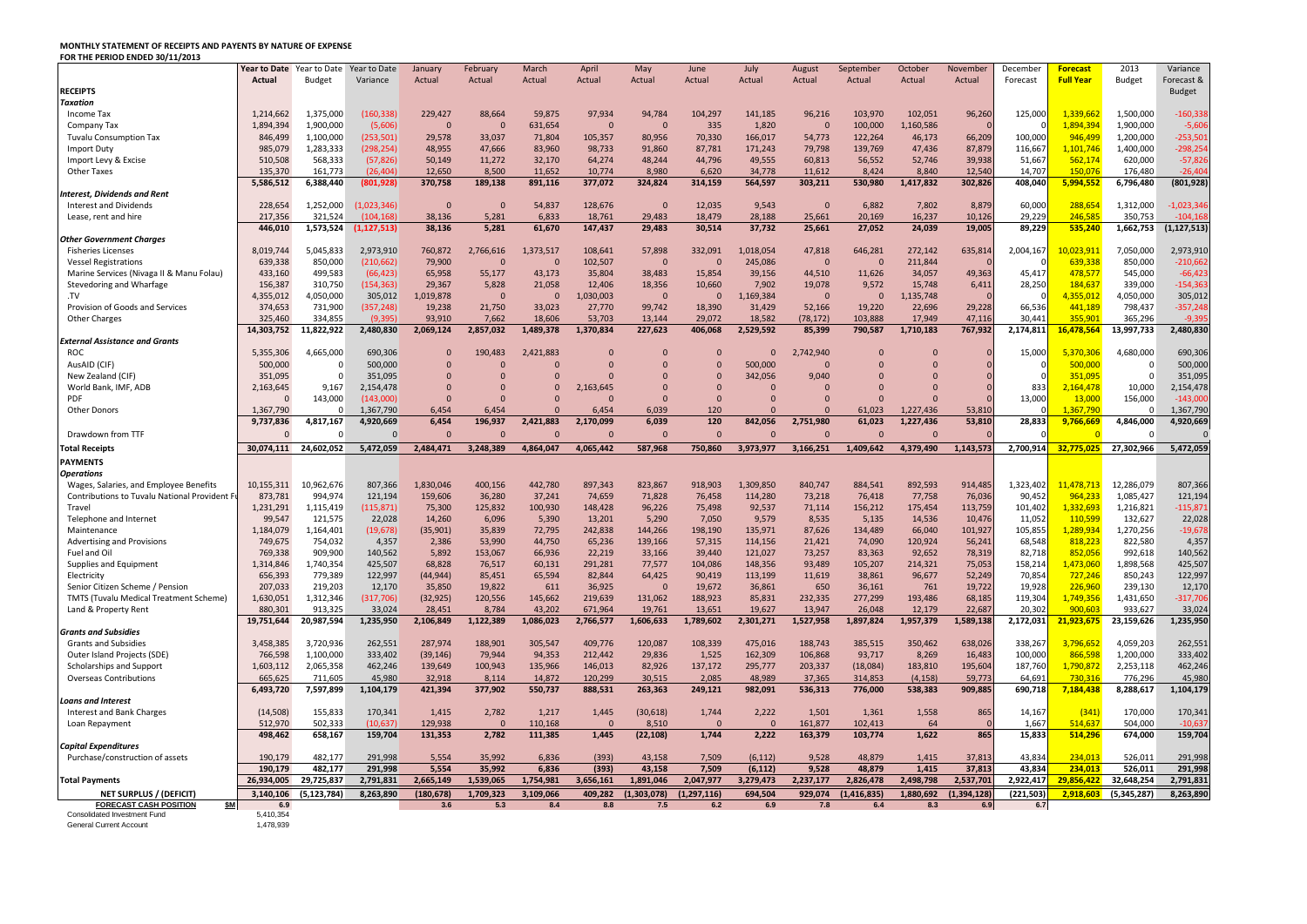

## **Government of Tuvalu Expenditure Analysis**



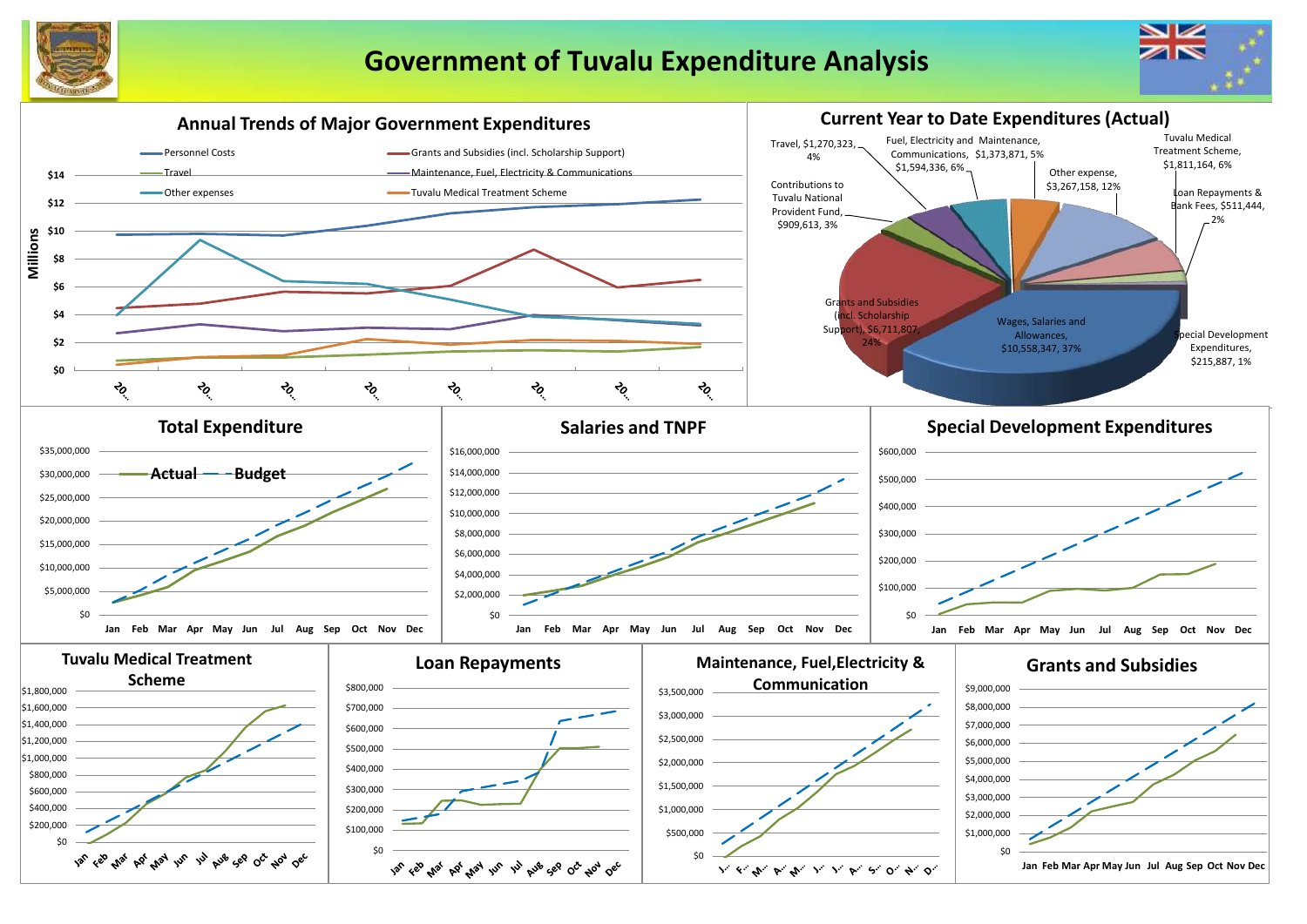

## **Government of Tuvalu Revenue Analysis**



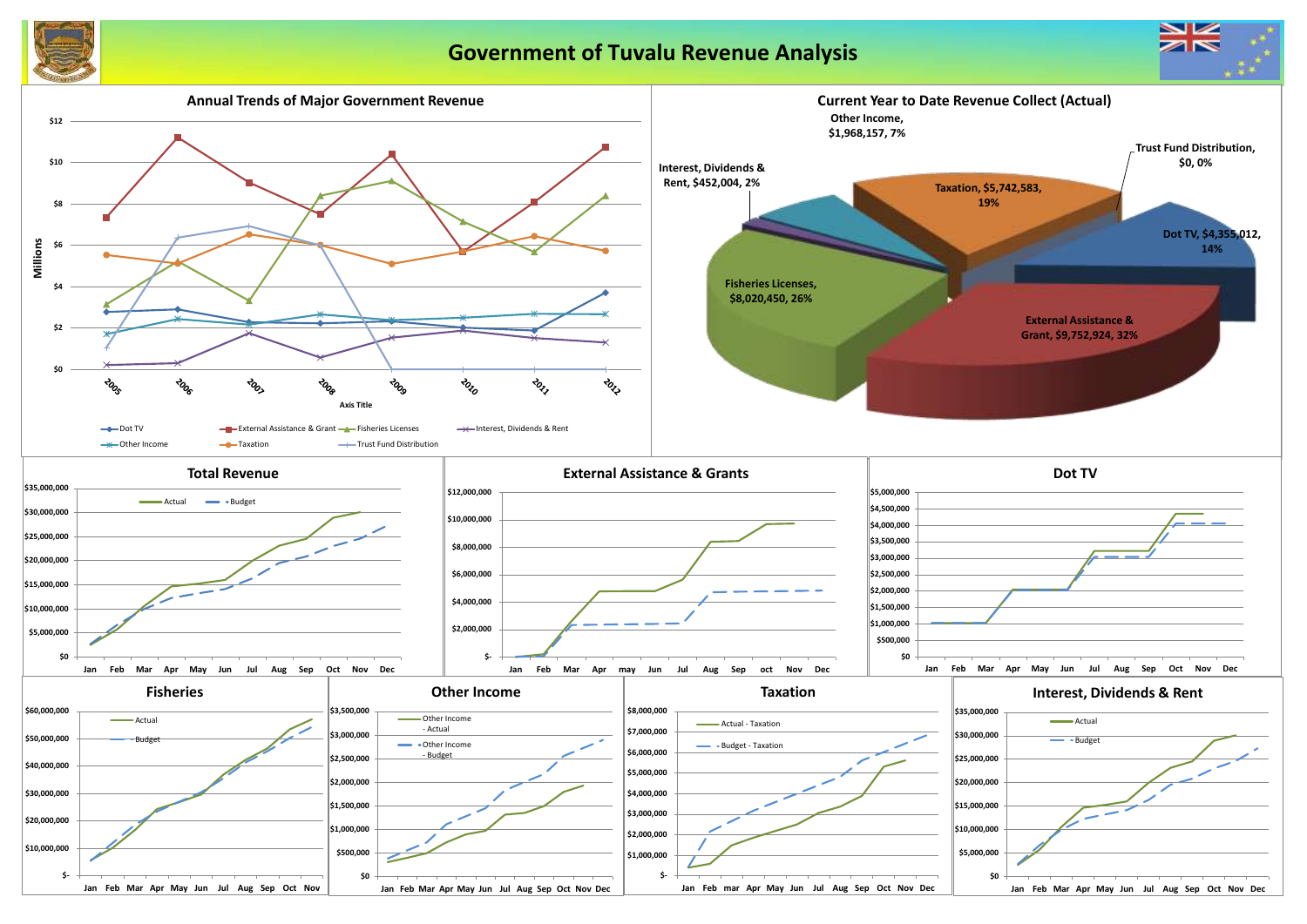

## **Tuvalu Government Funds and Debts**



#### **TUVALU TRUST FUND (TTF)**

The market value of Government of Tuvalu contribution balance of the TTF is disclosed on the Statement of Assets and Liabilities. The market value of contribution balances from other parties to the TTF are classified as a contingent asset of the Government. Given the nature of the TTF and the fact that Tuvalu is the sole beneficiary of the TTF, it is anticipated that in the event of any 'wind up' of the TTF, the market value of all TTF balances would be available to the Government of Tuvalu.

#### **TUVALU CONSOLIDATED FUND (CIF)**

The Tuvalu Consolidated Fund is the account B of the Tuvalu Trust Fund. Distributions from the Tuvalu Trust Fund are transferred to this fund. The CIF is classified as a current cash asset of the Government and use to provide increased returns on Government Cash holdings.

#### **TUVALU GENERAL CURRENT ACCOUNT**

The General Current Account is the main operational bank account of the Government and is a current cash asset of Government.

#### **TUVALU GOVERNMENT DEBTS AND GUARANTEES**

The Tuvalu Government has continously repaid its external debts over the past five years according to the terms. Government Guarantees have increased due to the recent inclusion of the National Bank of Tuvalu Deposit Gaurantee which was not reflected in past years.





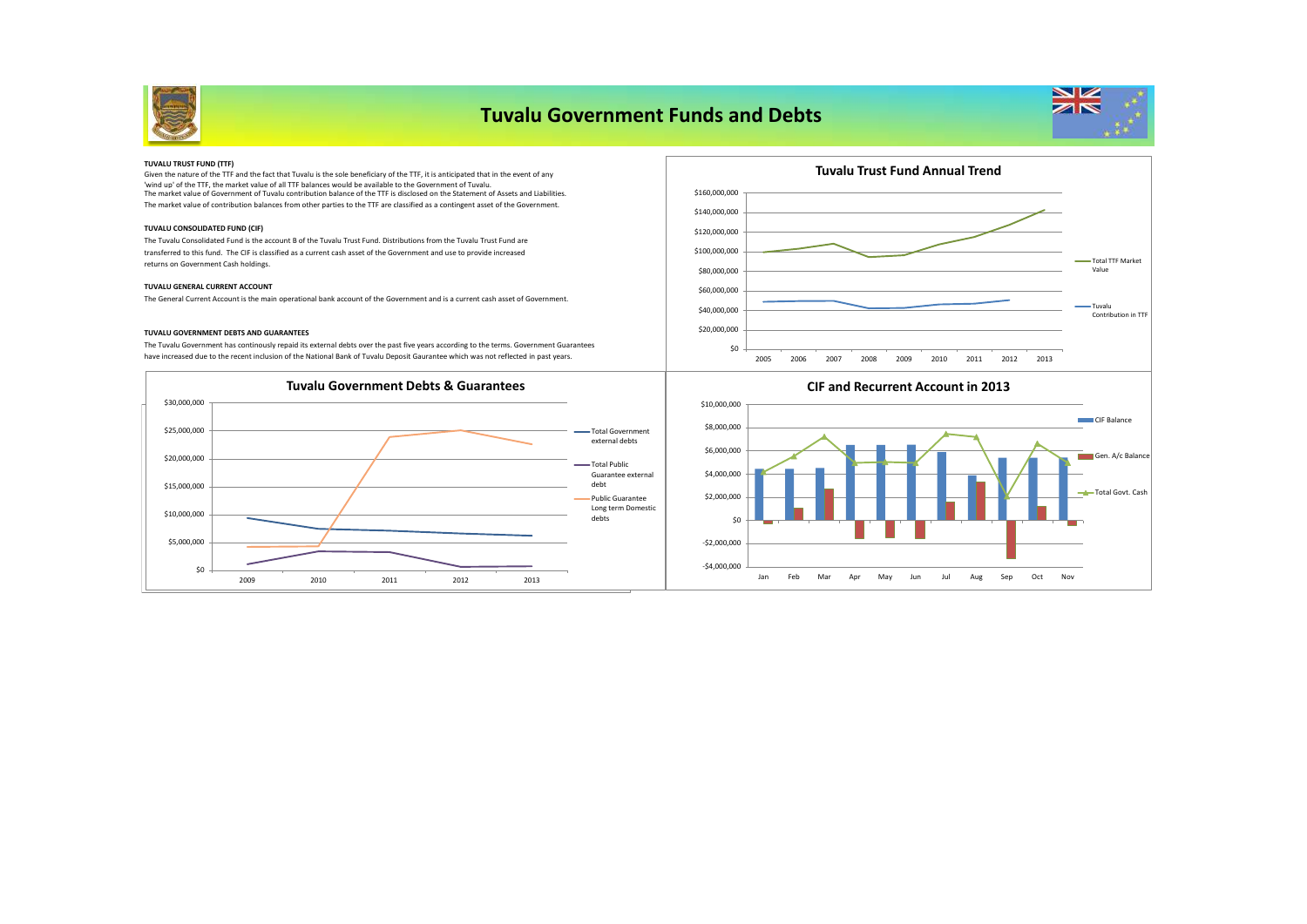### **MONTHLY STATEMENT OF RECEIPTS AND PAYMENTS BY DEPARTMENT For the Period Ended 30-Nov-13 Budget Approved on Cash Basis**

|         | <b>MINISTRY</b>                                       | <b>Year to Date</b> | <b>Year to Date</b> | <b>Year to Date</b> | 2013 Budget     | <b>Variance YTD</b> |
|---------|-------------------------------------------------------|---------------------|---------------------|---------------------|-----------------|---------------------|
|         |                                                       | <b>Actual</b>       | <b>Budget</b>       | Variance            |                 | <b>Actual and</b>   |
|         | <b>RECEIPTS</b>                                       |                     |                     |                     |                 | 2013 Budget         |
| B       | Office of the Prime Minister                          | 224,106             | 302,958             | (78, 853)           | 330,500         | (106, 394)          |
| C       | <b>Legal Services</b>                                 | 22,250              | 64,625              | (42, 375)           | 70,500          | (48, 250)           |
| E       | Office of the Auditor General                         | 5,594               | 100,833             | (95, 239)           | 110,000         | (104, 406)          |
| F       | Finance and Economic Development                      | 15,348,069          | 11,755,940          | 3,592,129           | 12,189,026      | 3,159,044           |
| G       | <b>Public Utilities</b>                               | 79,552              | 118,067             | (38, 515)           | 128,800         | (49, 249)           |
| н       | Health                                                | 10,309              | 13,292              | (2,983)             | 14,500          | (4, 191)            |
|         | <b>Natural Resources</b>                              | 8,201,045           | 5,807,721           | 2,393,324           | 7,881,150       | 319,895             |
| J       | <b>Home Affairs</b>                                   | 18,269              | 14,850              | 3,419               | 16,200          | 2,069               |
| к       | <b>Police and Prison Services</b>                     | 23,018              | 35,567              | (12, 549)           | 38,800          | (15, 782)           |
| L       | <b>Transport and Communications</b>                   | 5,843,771           | 6,047,883           | (204, 113)          | 6,152,236       | (308, 466)          |
| M       | Education, Youth and Sports                           | 40,810              | 84,517              | (43, 707)           | 92,200          | (51, 390)           |
| N       | Judiciary                                             | 14,133              | 3,575               | 10,557              | 3,900           | 10,232              |
| O       | Foreign Affairs, Trade, Tourism, Environment & Labour | 243,186             | 252,224             | (9,038)             | 275,153         | (31, 967)           |
|         | Drawdown from the Tuvalu Trust Fund                   |                     |                     | $\Omega$            |                 | $\Omega$            |
|         | <b>Total receipts</b>                                 | 30,074,111          | 0<br>24,602,052     | 5,472,059           | 0<br>27,302,966 | 2,771,145           |
|         |                                                       |                     |                     |                     |                 |                     |
|         | <b>PAYMENTS</b>                                       |                     |                     |                     |                 |                     |
| A       | Office of the Governer General                        | 136,616             | 123,780             | (12, 836)           | 135,909         | (707)               |
| B       | Office of the Prime Minister                          | 1,963,910           | 2,276,195           | 312,285             | 2,508,005       | 544,095             |
| C       | Legal Services                                        | 205,160             | 286,875             | 81,715              | 319,997         | 114,837             |
| D       | Parliament                                            | 407,463             | 436,814             | 29,351              | 478,683         | 71,220              |
| Ε       | Office of the Auditor General                         | 135,453             | 243,132             | 107,679             | 268,380         | 132,927             |
| F       | Finance and Economic Development                      | 2,749,739           | 3,114,909           | 365,170             | 3,426,129       | 676,389             |
| G       | <b>Public Utilities</b>                               | 1,132,660           | 1,644,460           | 511,800             | 1,818,545       | 685,885             |
| н       | Health                                                | 4,340,521           | 4,093,069           | (247, 453)          | 4,506,944       | 166,422             |
|         | <b>Natural Resources</b>                              | 1,914,306           | 1,956,519           | 42,213              | 2,100,390       | 186,084             |
| $\perp$ | <b>Home Affairs</b>                                   | 2,530,436           | 3,088,401           | 557,965             | 3,354,463       | 824,027             |
| к       | Police and Prison Services                            | 795,712             | 853,690             | 57,978              | 954,507         | 158,794             |
| L       | <b>Transport and Communications</b>                   | 3,408,355           | 3,544,871           | 136,517             | 3,900,287       | 491,932             |
| M       | Education, Youth and Sports                           | 5,404,000           | 5,950,129           | 546,129             | 6,550,078       | 1,146,078           |
| N       | Judiciary                                             | 85,506              | 107,067             | 21,561              | 117,934         | 32,428              |
| O       | Foreign Affairs, Trade, Tourism, Environment & Labour | 1,724,168           | 2,005,926           | 281,758             | 2,208,004       | 483,836             |
|         | <b>Total payments</b>                                 | 26,934,005          | 29,725,837          | 2,791,831           | 32,648,254      | 5,714,248           |
|         |                                                       |                     |                     |                     |                 |                     |
|         | <b>NET SURPLUS / (DEFECIT)</b>                        | 3,140,106           | $-5,123,784$        | 8,263,890           | $-5,345,287$    | 8,485,393           |